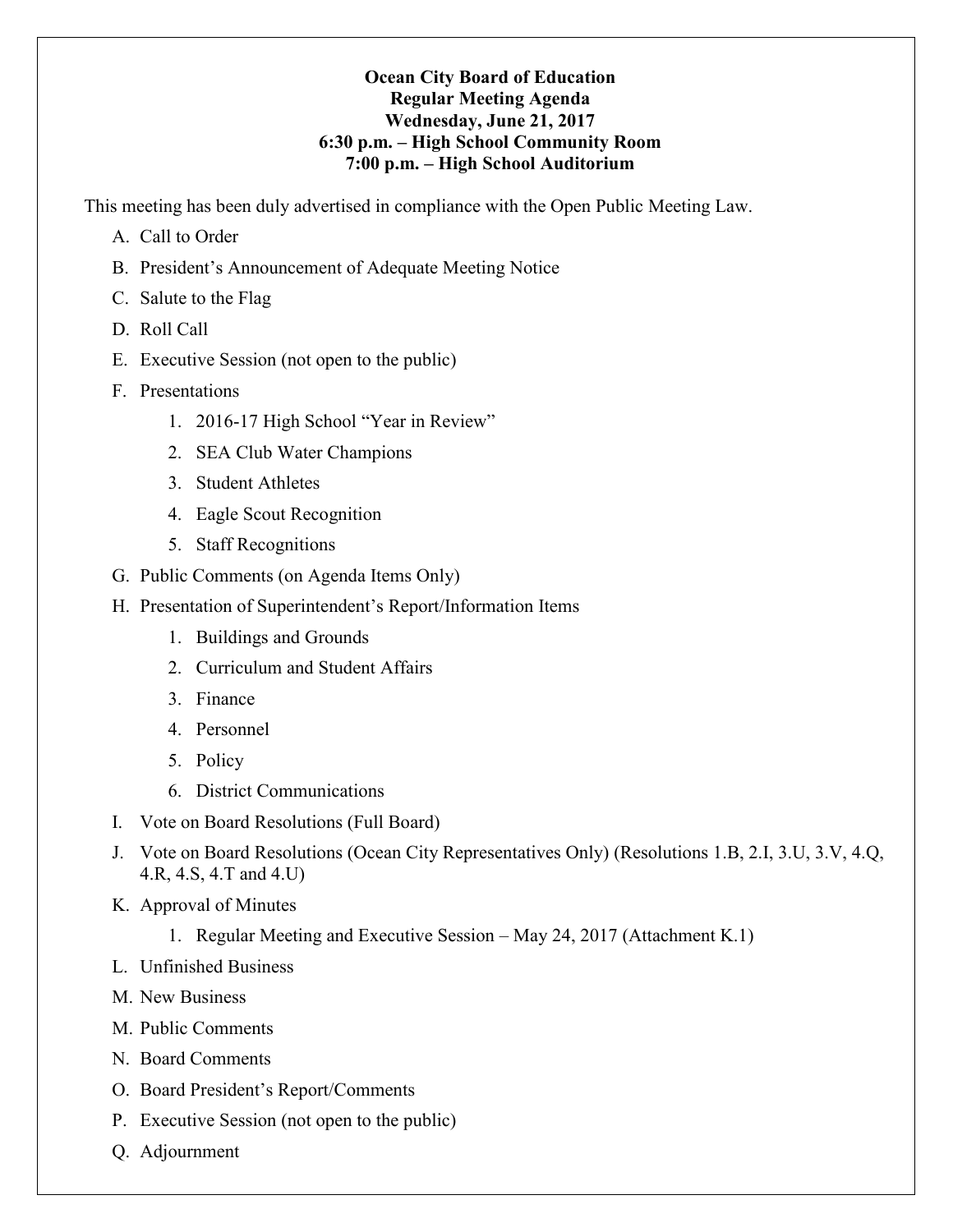### **OFFICE OF THE SUPERINTENDENT OF SCHOOLS**

**TO:** Ocean City Board of Education

**FROM: Dr. Kathleen Taylor, Superintendent of Schools** 

**RE:** June 21, 2017 Regular Board Meeting

**MOTION:** Based on the recommendation of the Superintendent of Schools, the following resolutions are presented for formal approval by the Board of Education.

#### **1. Buildings and Grounds**

A. Submission of Application for Change-of-Use of a Classroom and Authorization of Application for LRFP Amendment

The Ocean Board of Education authorizes the architectural firm of REGAN YOUNG ENGLAND BUTERA, PC. (RYEBREAD) to submit to the Department of Education the necessary documentation for an "Other Capital Project", thus the BOE is not seeking State funding for the project.

Furthermore, the Ocean City Board of Education authorizes RYEBREAD to submit the LRFP Amendment Form to include this project under the District's approved LRFP.

The project shall consist of the Classroom D-102 Change-of-Use from a science lab to Student Wellness and College & Career Readiness Rooms.

#### B. Use of Facilities **(Ocean City Representatives Only)**

The Board approves the following request for the use of the Intermediate School:

| Requested By:<br>Use:<br>Dates/Times:<br>Rooms:<br>Fee: | City of Ocean City<br><b>Lifeguard Staff Meeting</b><br>June 21, 2017, 6:00PM-7:30PM<br>Multi-Purpose Room<br>No Charge |
|---------------------------------------------------------|-------------------------------------------------------------------------------------------------------------------------|
| Requested By:                                           | <b>Shore Shooters Academy</b>                                                                                           |
| $Use^{\cdot}$                                           | <b>Basketball Training</b>                                                                                              |
| Dates/Times:                                            | June 23, 27, 29, 2017 10:00 AM-12:00 PM                                                                                 |
|                                                         | July 3, 6, 11, 13, 18, 20, 25, 27 2017 10:00 AM-12:00 PM                                                                |
|                                                         | August 1, 3, 8, 10, 2017 10:00 AM-12:00 PM                                                                              |
| Rooms:                                                  | Gym                                                                                                                     |
| Fee:                                                    | \$900                                                                                                                   |
|                                                         | Subject to availability and receipt of insurance certificate                                                            |

| Informational Items                         |              |
|---------------------------------------------|--------------|
| Fire Drills                                 |              |
| Ocean City High School                      | May 8, 2017  |
| Ocean City Intermediate School May 31, 2017 |              |
| Ocean City Primary School                   | May 12, 2017 |
|                                             |              |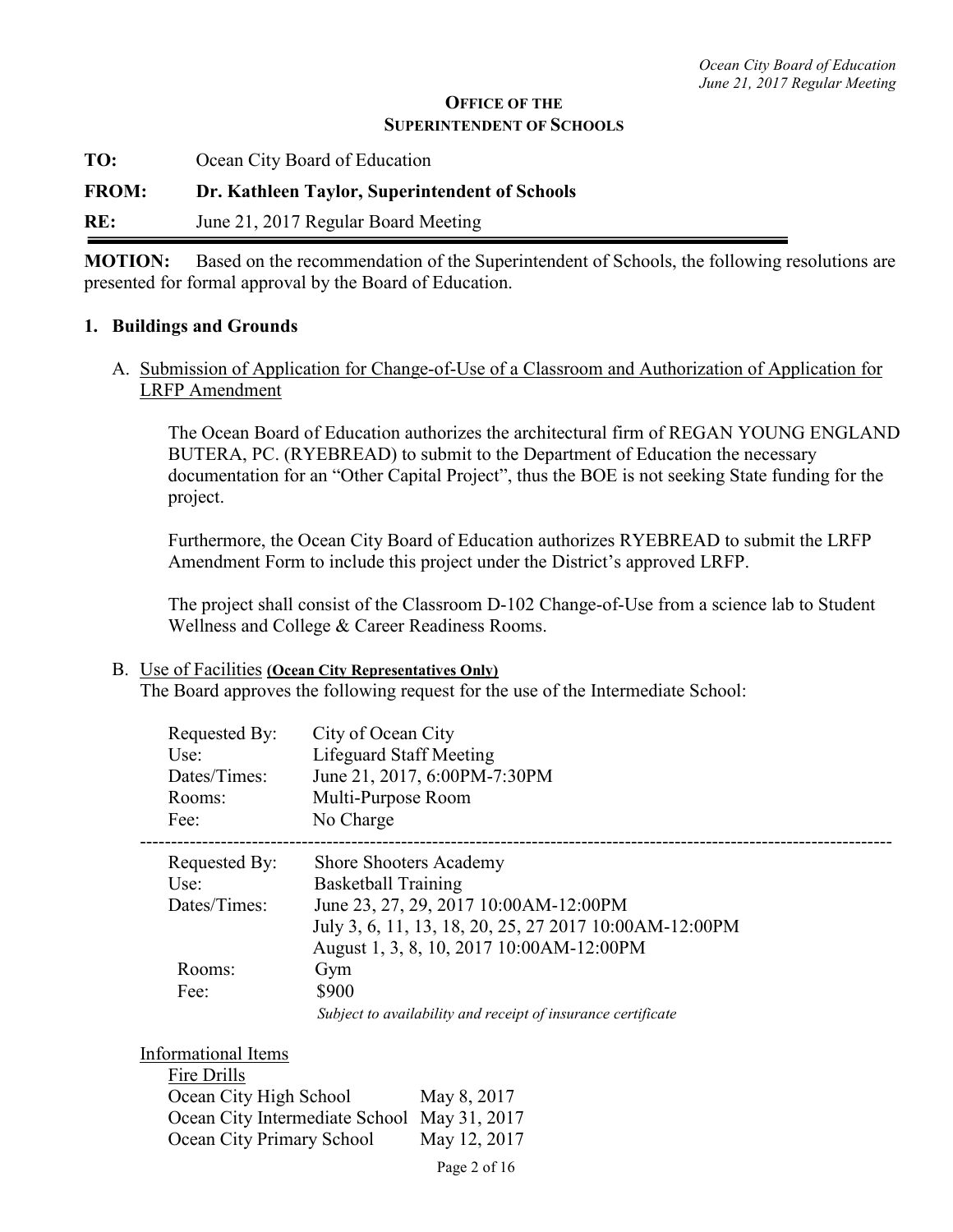**Security Drills** Ocean City High School May 10, 2017 Ocean City Intermediate School May 16, 2017<br>Ocean City Primary School May 11, 2017 Ocean City Primary School

- Discussion
- Buildings and Grounds Committee Report Mr. Oves, Chairperson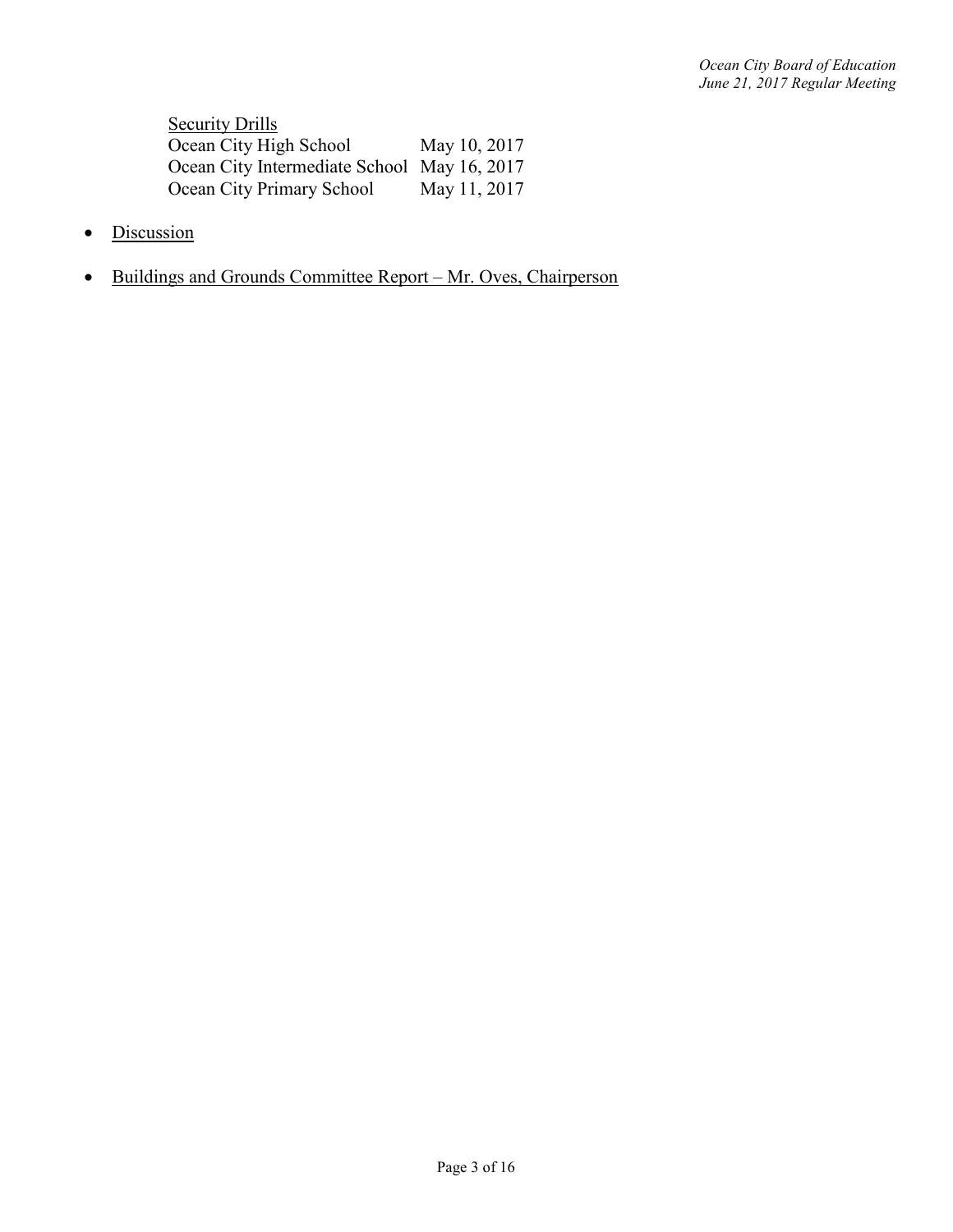### **2. Curriculum and Student Affairs**

#### A. Nursing Services Plan

The Board adopts the School District's Nursing Services Plan for the 2017-18 school year that describes nursing services for students provided by School Nurses Rosemary Millar, Connie Meng, and Alice Wolf in consultation with the school physician, Dr. Jerry Horowitz.

### B. Out of District Placement

The Board approves the following out-of-district placement for the 2017-18 school year:

| Placement                     | $#$ of Students | District   | Tuition  |
|-------------------------------|-----------------|------------|----------|
| <b>CMCSSSD</b>                |                 | OC         | \$22,500 |
| <b>CMCSSSD</b>                |                 | UT         | \$2,600  |
| Bancroft - Haddonfield        |                 | UT         | \$16,206 |
| <b>Orchard Friends School</b> |                 | UT         | \$4,635  |
| <b>CMCSSSD</b>                |                 | <b>SIC</b> | \$13,500 |

- C. High School Field Trip Request (Attachment #2.C) The Board approves the attached High School Field Trip list.
- D. High School Winter Sports' Schedules (Attachment #2.D) The Board approves the attached High School 2017-18 Fall Sports' Schedules.
- E. Atlantic Cape Community College Agreement (Attachment #2.E) The Board approves the Dual Credit Agreement between Atlantic Cape Community College and Ocean City High School for the following classes: ACCT130 Financial Accounting, 4 credits @ \$51.50 per credit BUSN101 Introduction to Business, 3 credits  $\omega$  \$51.50 per credit ECON110 Principles of Economics I, 3 credits @ \$51.50 per credit ECON210 Microeconomics, 3 credits @ \$51.50 per credit FREN111 Elementary French I, 3 credits @ \$51.50 per credit FREN112 Elementary French II, 3 credits @ \$51.50 per credit SPAN111 Elementary Spanish I, 3 credits @ \$51.50 per credit SPAN112 Elementary Spanish II, 3 credits @ \$51.50 per credit
- F. Submission of the Project Lead the Way (PLTW) Agreement The Board approves the Project Lead The Way Agreement for the 2017-18 school year.
- G. Rider University Memorandum of Understanding The Board approves the Memorandum of Understanding between the Ocean City School District and Rider University for the Tomorrow's Teachers Program for the 2017-18 school year.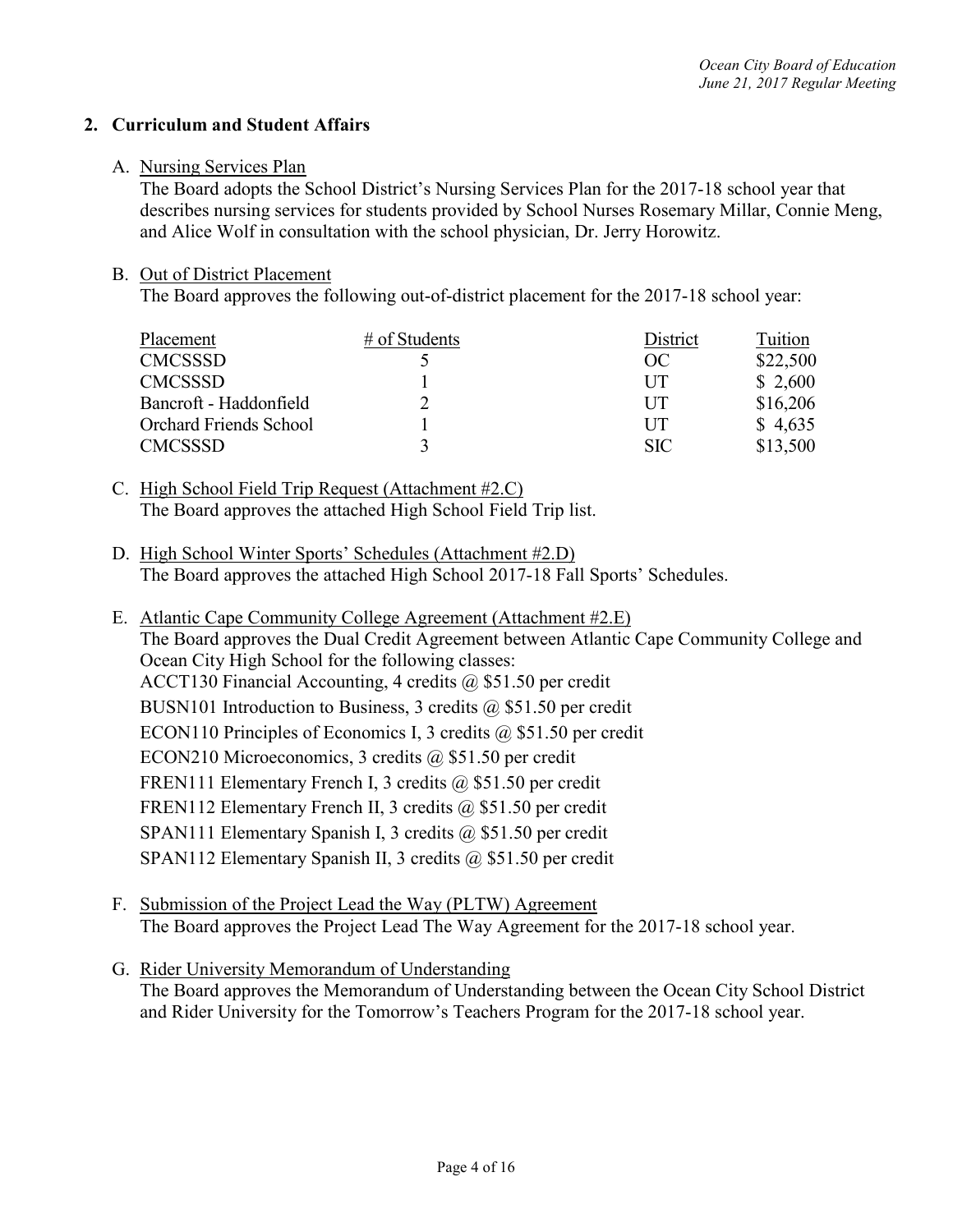# H. Foreign Exchange Student

The Board approves the request made by the Rotary Youth Exchange for placement of a foreign exchange student from Spain to attend the High School for the 2017-18 school year. In accordance with Board Policy and Regulation #5111, Eligibility of Resident/Nonresident Pupils, tuition will be waived for foreign exchange students on a J-a or F-a Visa.

- I. Intermediate School Field Trip Request (Attachment #2.I) **(Ocean City Representatives Only)** The Board approves the attached Intermediate School Field Trip list.
- J. Harassment, Intimidation and Bullying (HIB) Case Findings (Attachment #2.J) The Board adopts and approves Harassment, Intimidation and Bullying (HIB) Case Findings as reported in the attached.

Informational Items (Attachments) Out-of-School Suspension Reports for May 2017

- **Discussion**
- Curriculum and Student Affairs Committee Report Mrs. McAlister, Chairperson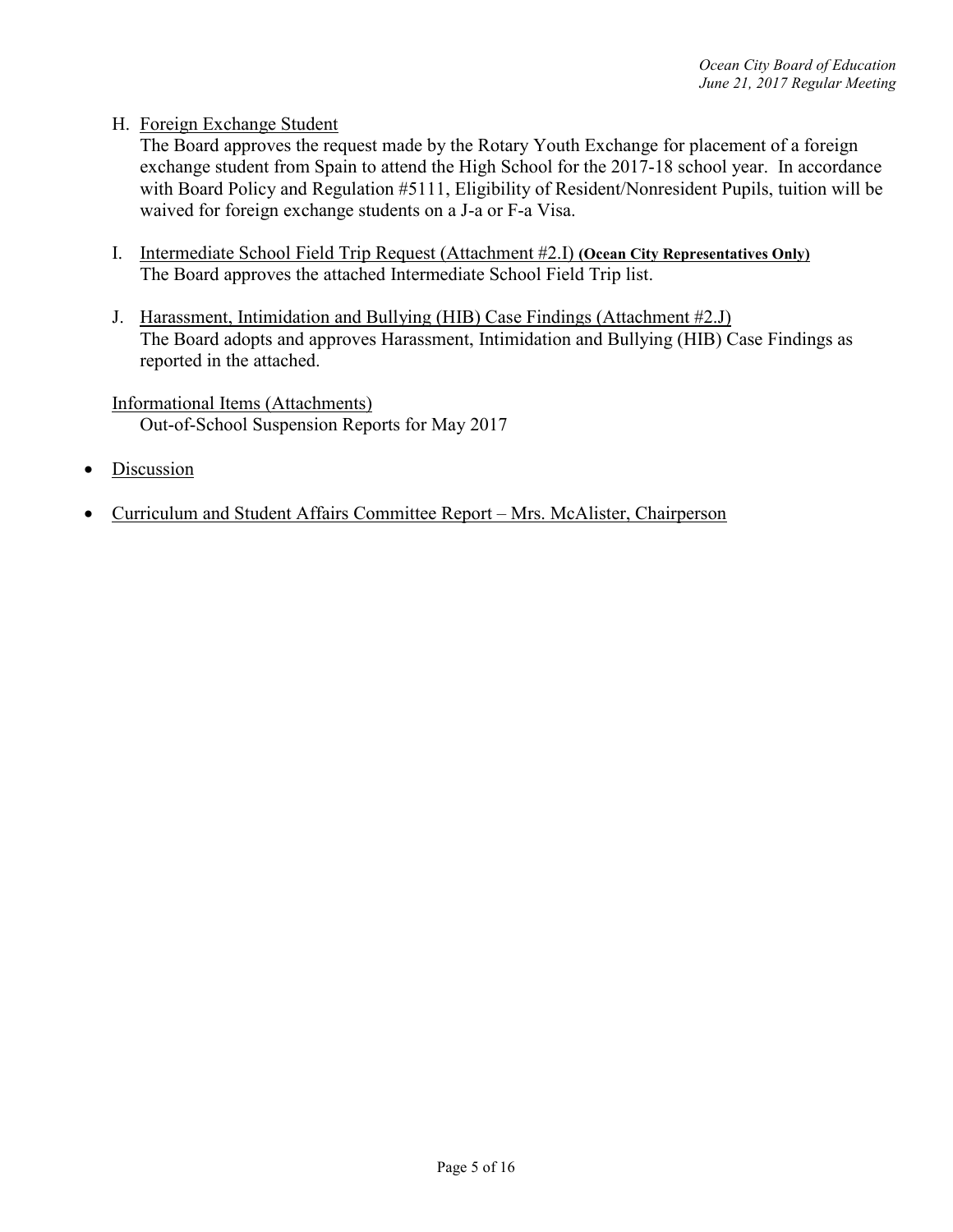# **3. Finance**

- A. Bill List (Attachment #3.A) The Board approves payment of bills for June in the amount of \$1,736,704.73.
- B. Secretary and Monthly Cash Reconciliation Reports (Attachment #3.B) The Board approves the Board Secretary's Monthly Financial Report and the Monthly Cash Reconciliation Report for May 2017.
- C. Line Item Transfers (Attachment #3.C) The Board approves the revenue and appropriation transfers for May 2017.
- D. Travel & Expense Reimbursement (Attachment #3.D) The Board approves the June 2017 list of Board of Education Members and School District Staff travel and related expense reimbursements.
- E. Food Service Report (Attachment #3.E) The Board accepts the Food Service Monthly Finance Report for June 2017.
- F. Interlocal Agreement with Sea Isle City Board of Education (Attachment #3.F) The Ocean City Board of Education approves the execution of the Interlocal Agreement with the Sea Isle City Board of Education for Business Office Services in the amount of \$35,000 for the fiscal year 2017-18.
- G. Food Service Management Contract

 Resolved that the Ocean City Board of Education approves the contract with ARAMARK Education Services, Inc., Philadelphia, PA (hereinafter "ARAMARK") for the provision of food service management services for the period July 1, 2017 through June 30, 2018, including but not limited to the following fees and guarantees:

- 1. The Ocean City School District shall reimburse ARAMARK for all Reimbursable Items. In addition, the Ocean City School District shall pay ARAMARK an allowance for its General and Administrative Expense of \$16,605 or \$0.0500 per meal served under the National School Lunch and Breakfast Programs and for each Meal Equivalent served. The Ocean City School District shall reimburse ARAMARK a Management Fee of \$6,642 or \$0.0200 per meal served under the National School Lunch and Breakfast Programs and for each Meal Equivalent served. The total of such reimbursable items, the allowance for ARAMARK's General and Administrative Expense, and the Management Fee shall be referred to as Ocean City School District's Financial Obligation. General and Administrative Expense means ARAMARK's allowance for the financial reporting, legal, tax and audit services, and the management oversight provided to client locations by ARAMARK at the regional and corporate levels.
- 2. The number of National School Lunch and Breakfast Program meals served to children shall be determined by actual count. A "Meal Equivalent" provided by ARAMARK is determined by dividing the total cash receipts, other than from sales of National school Lunch Program Meals and School Breakfast Program Meals or Cash Equivalents by the Equivalency Factor.

The Equivalency Factor used to determine the number of meal equivalents served by ARAMARK shall be the amount of \$1.00.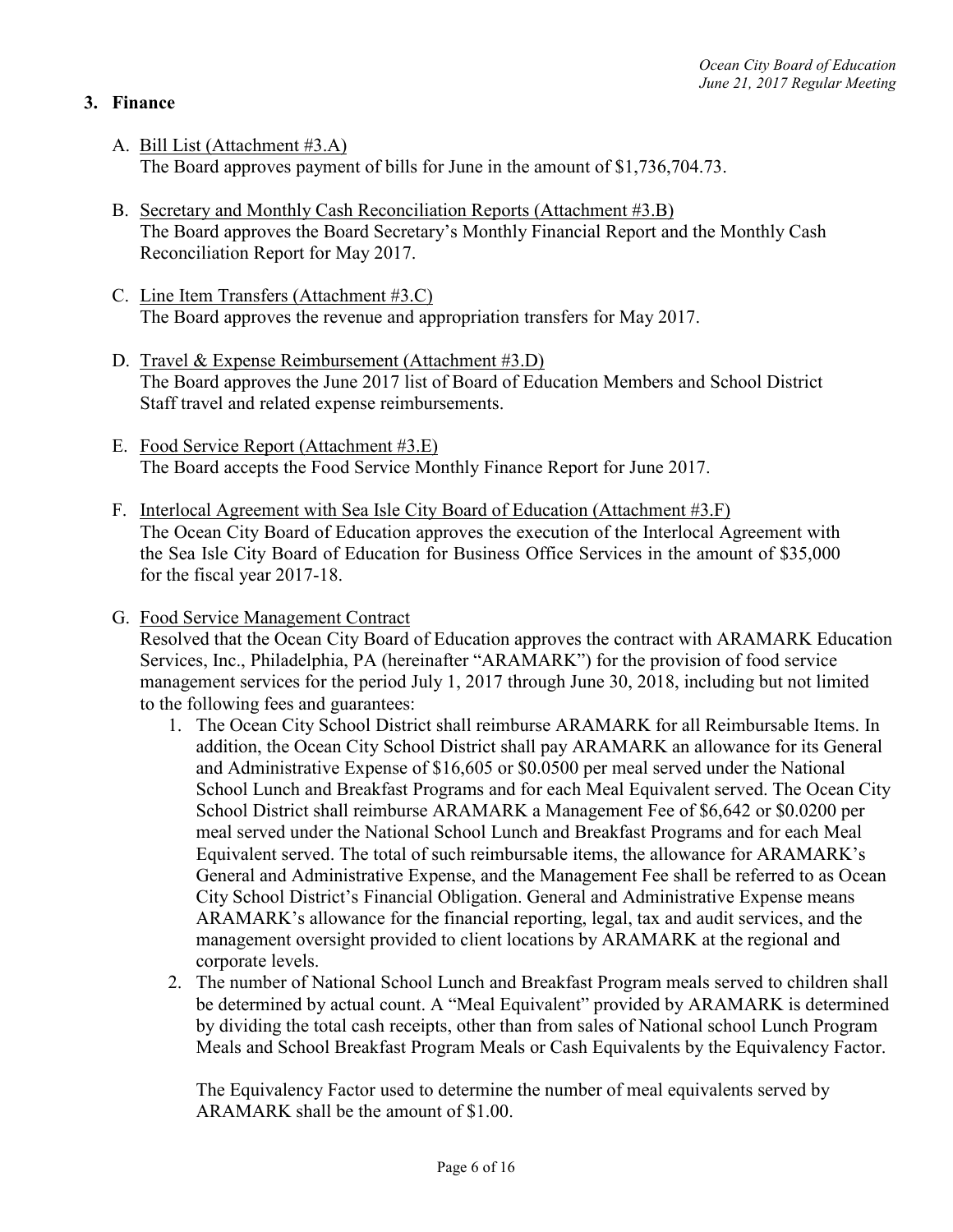- 3. ARAMARK will guarantee that the school food service program for the 2017-18 school year will operate at a subsidy not to exceed \$107,333. Aramark will guarantee this subsidy up to the totals of Aramark's management and administrative fees.
- H. Student Information System

The Board acknowledges receipt of the following proposals for a Student Information System:

| Vendor               | Year 1 Cost | Year 2 Cost |
|----------------------|-------------|-------------|
| <b>School Brains</b> | \$38,350    | \$19,350    |
| On Course Systems    | \$17,200    | \$17,200    |
| Infinite Campus      | \$83,690    | \$34,740    |
| Power School         | \$73,333    | \$36,533    |

And rejects all proposals at this time.

I. Renewal of Transportation Contracts (Attachment #3.I)

The Board approves the following renewal of transportation contracts for the 2017-18 school year:

|                            | Route          | Cost                                                |
|----------------------------|----------------|-----------------------------------------------------|
| Sheppard Bus Service, Inc. | To/From School | \$738,654                                           |
|                            |                | \$150,000 (estimated) for school related-activities |

- J. Atlantic County Special Services School District Agreement for Itinerant Services The Board approves, on an as needed basis, the 2017-18 Agreement for Itinerant Services with the Atlantic County Special Services School District.
- K. Cape May County Special Services School District Agreement for Itinerant Services The Board approves, on an as needed basis, the 2017-18 Agreement for Itinerant Services with the Cape May County Special Services School District.
- L. IDEA Consortium 2018

The Board authorizes the Ocean City School District to be the lead agency in the fiscal year 2018 IDEA Consortium with the Sea Isle City School District as the participant agency.

M. District IDEA Grant Submission

The Board authorizes the District's submission of the IDEA fiscal year 2018 grant application for the following amounts:

| <b>IDEA Basic</b>     | \$518,532 |
|-----------------------|-----------|
| <b>IDEA</b> Preschool | \$14,915  |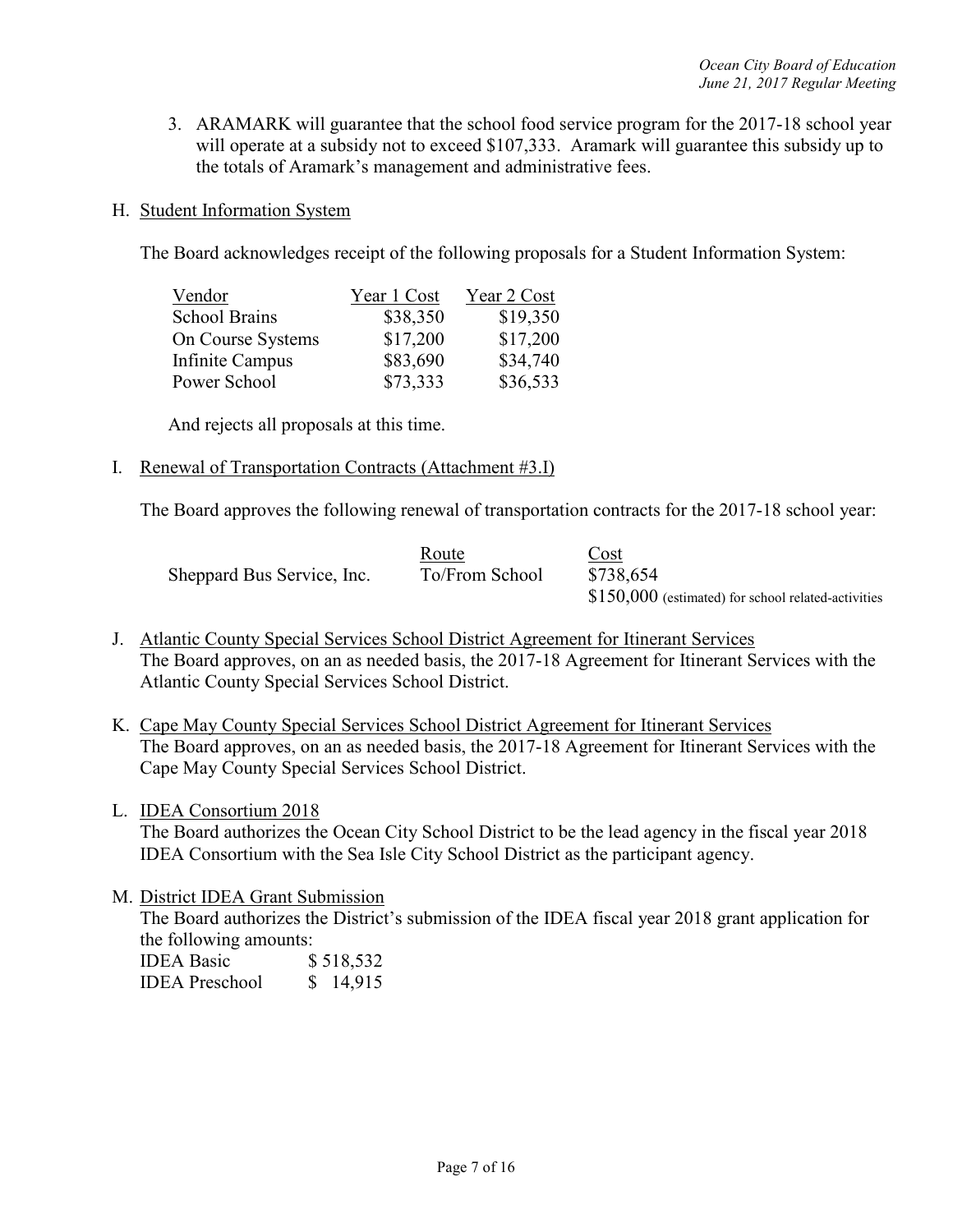# N. Substitute Pay Rates

The Board approves the following substitute pay rates for Summer 2017 and the 2017-18 school year:

| <b>Substitute Rates for Certificated Staff</b>                   |                                                             |  |  |
|------------------------------------------------------------------|-------------------------------------------------------------|--|--|
| Administrator                                                    | \$300/day                                                   |  |  |
| <b>School Nurse</b>                                              | \$150/day                                                   |  |  |
| Extension School - School Nurse                                  | \$20/hour                                                   |  |  |
| Summer School - School Nurse                                     | \$20/hour                                                   |  |  |
| Short-Term Leave Replacement School Nurse (up to 89 days)        | \$160/day                                                   |  |  |
| Long-Term Leave Replacement School Nurse (90 days or more)       | Professional Employees' Association<br>Agreement BA, Step 1 |  |  |
| Field Trip Nurse arriving back to school by on or before 6:30 pm | \$130/day                                                   |  |  |
| Field Trip Nurse Arriving back to school after 6:30 pm           | \$150/day                                                   |  |  |
| Teacher                                                          | \$90/day                                                    |  |  |
| Teacher w/certification                                          | \$95/day                                                    |  |  |
| Short-Term Leave Replacement Teacher (up to 89 days)             | \$160/day                                                   |  |  |
|                                                                  | Professional Employees' Association                         |  |  |
| Long-Term Leave Replacement Teacher (90 days or more)            | Agreement BA, Step 1                                        |  |  |
| Summer School Teacher                                            | \$18/hour                                                   |  |  |
| <b>Substitute Rates for Supportive Staff</b>                     |                                                             |  |  |
| Aide - Special Education                                         | \$14/hour                                                   |  |  |
| <b>Bus Driver</b>                                                | \$20/hour                                                   |  |  |
| <b>Bus Aide</b>                                                  | $$10/h$ our                                                 |  |  |
| Clerical Aide                                                    | \$12/hour                                                   |  |  |
| Security Aide                                                    | \$12/hour                                                   |  |  |
| Nurse's Aide                                                     | \$17/hour                                                   |  |  |
| Custodian                                                        | \$15/hour                                                   |  |  |
| Technical/Craftsman/Maintenance Substitute                       | \$17/hour                                                   |  |  |
| Food Service Worker                                              | \$10/hour                                                   |  |  |
| PT Food Service Worker                                           | \$9/hour                                                    |  |  |
| Secretary                                                        | \$15/hour                                                   |  |  |

O. Athletic Department Fees for Athletic Event Workers

The Board approves the following Athletic Event Workers for the 2017-18 school year:

| Football (Fall Sports)           |                             |
|----------------------------------|-----------------------------|
| Cashier                          | \$40                        |
| Collector                        | \$35                        |
| Guards                           | \$45                        |
| Announcer                        | \$ 35                       |
| Score/Clock Operator             | \$35                        |
| Site Manager                     | \$50                        |
| Int. School Site Manager         | \$40                        |
| Site Manager at Away Events      | \$55 Schools Outside League |
| Site Manager at Away Events      | \$40 Schools Within League  |
| <b>Filming of Football Games</b> |                             |
| Scrimmage                        | \$65                        |
| (Plus Travel \$.31 mile)         |                             |
| Game (Plus Travel \$.31 mile)    | \$110                       |
|                                  | Page 8 of 16                |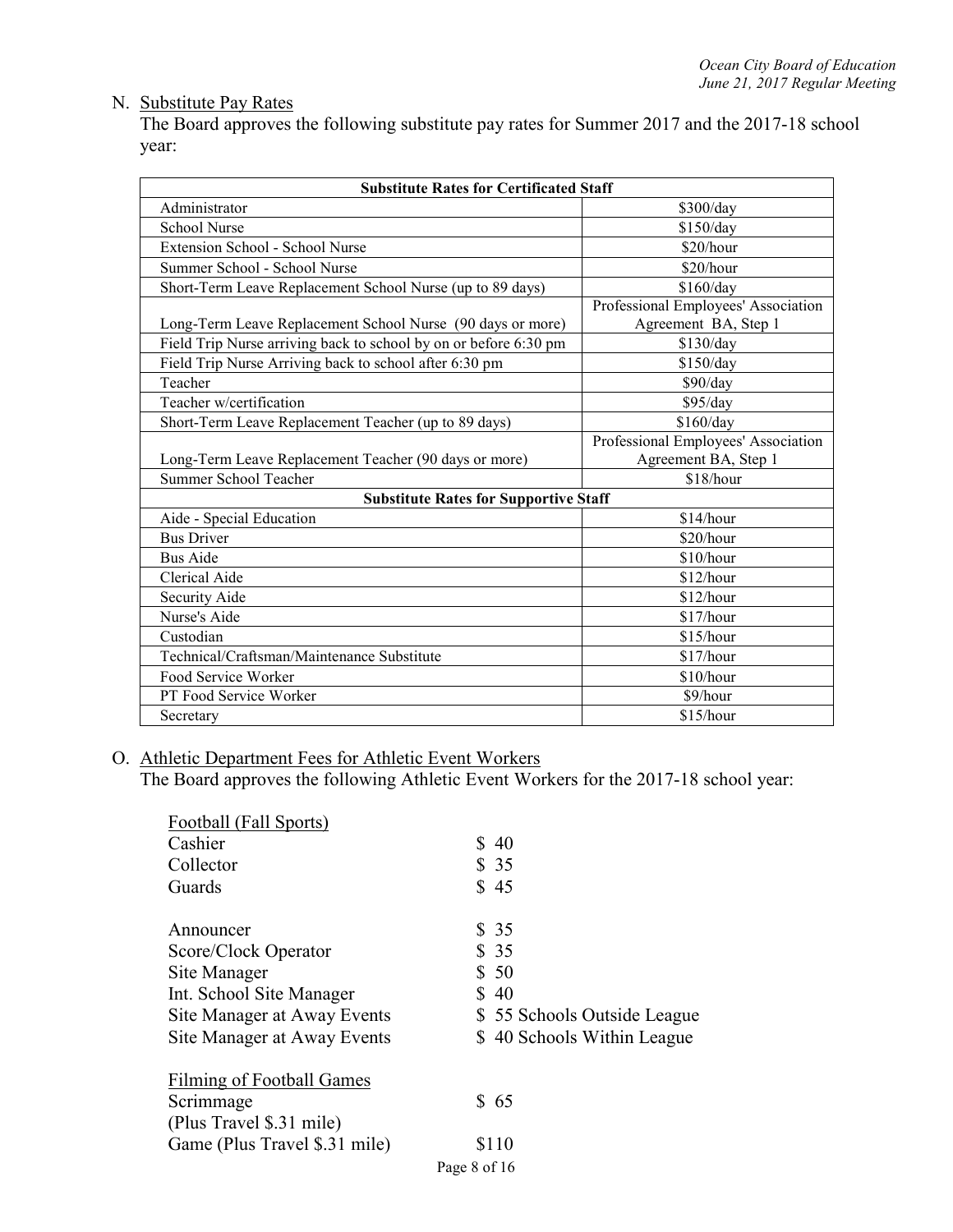|              | Basketball/Wrestling (Winter Sports) |                                          |
|--------------|--------------------------------------|------------------------------------------|
|              | Cashier (Basketball/2 Games)         | \$50                                     |
|              | (Wrestling/1 Match)                  | \$ 35 (Tri Match \$50) (Quad Match \$60) |
|              | Collector (Basketball)               | \$42                                     |
|              | (Wrestling/1 Match)                  | \$ 32 (Tri Match \$40) (Quad Match \$50) |
| Guard        | (Basketball/2 Games)                 | \$50                                     |
|              | (Wrestling/1 Match)                  | \$ 35 (Tri Match \$50) (Quad Match \$60) |
| Clock        | (Basketball/1 Game)                  | \$45                                     |
|              | Clock/Announcer (Wrestling/1 Match)  | \$40 (Tri Match \$50) (Quad Match \$60)  |
|              | Scorekeeper (Basketball/1 Game)      | \$45                                     |
|              |                                      |                                          |
|              |                                      |                                          |
|              | Announcer (Basketball/1 Game)        | \$40                                     |
| Site Manager |                                      | \$45                                     |
|              | Int. School Site Manager             | \$35                                     |
|              |                                      |                                          |
|              | Spring (all sports)                  |                                          |
| High School  |                                      | \$50                                     |
|              | Intermediate School                  | \$40                                     |
|              |                                      |                                          |

### P. Transfer of Current Year Surplus to Maintenance Reserve

WHEREAS, NJAC 6A:23A-14.3 permits a Board of Education to establish and/or deposit into maintenance reserve accounts at year end, and

WHEREAS, the aforementioned code authorizes procedures, under the authority of the Commissioner of Education, which permit a board of education to transfer unanticipated excess current revenue or unexpended appropriations into reserve accounts no later than June 30, 2017 by board resolution for foreseeable future tuition adjustments for formal sending/receiving relationships, and

WHEREAS, the Ocean City Board of Education wishes to transfer unanticipated excess current year revenue or unexpended appropriations from the general fund into a Maintenance Reserve account at year end, and

WHEREAS, the Ocean City Board of Education has determined that an amount not to exceed \$325,000 for the 2016-17 year is a reasonable maintenance reserve and is available for such purpose of transfer;

NOW THEREFORE BE IT RESOLVED by the Ocean City Board of Education that it hereby authorizes the district's School Business Administrator to make this transfer consistent with all applicable laws and regulations.

Q. Transfer of Current Year Surplus to Capital Reserve

WHEREAS, NJAC 6A:23A-14.3 permits a Board of Education to establish and/or deposit into certain reserve accounts at year end, and

WHEREAS, the aforementioned statutes authorize procedures, under the authority of the Commissioner of Education, which permit a board of education to transfer unanticipated excess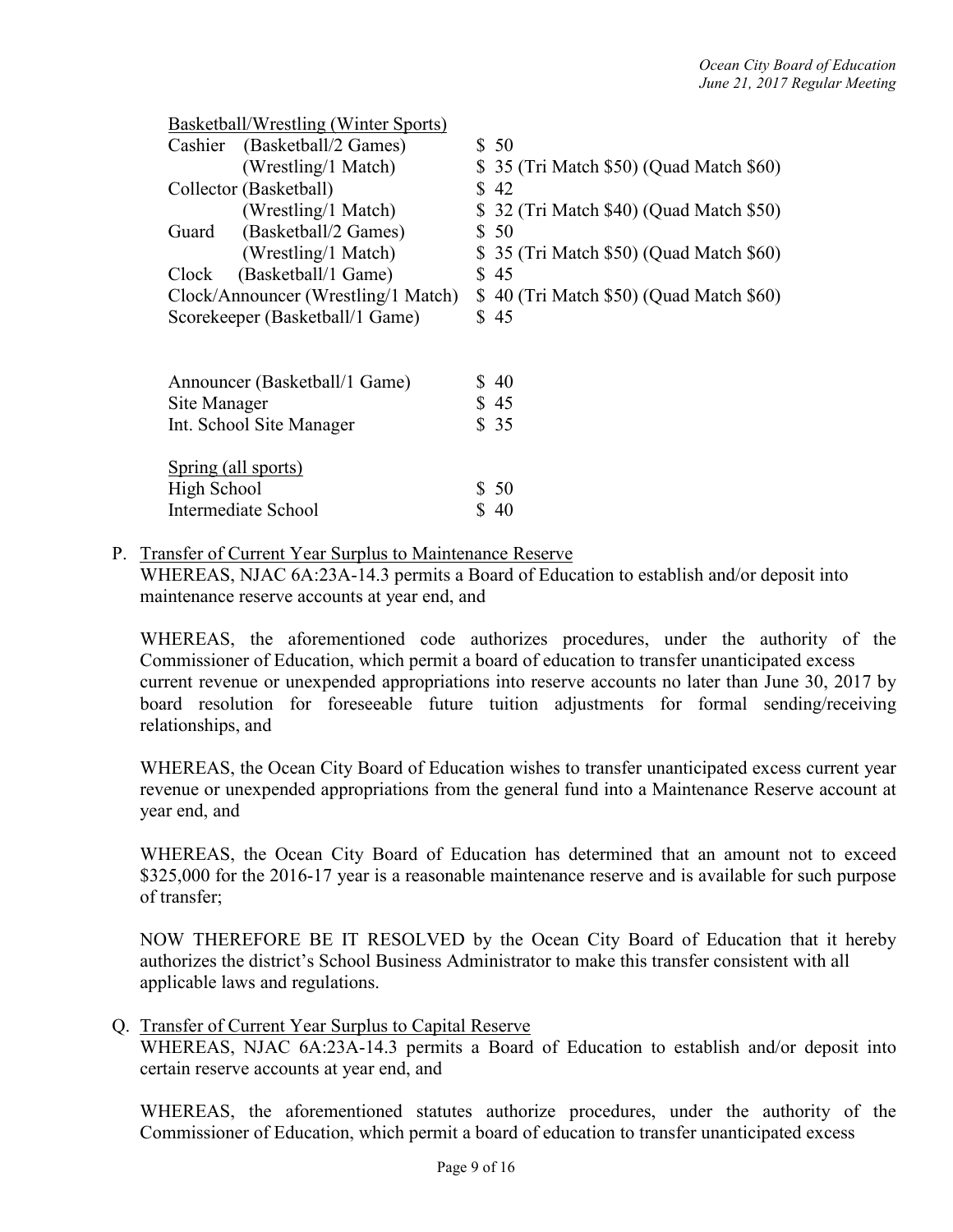current revenue or unexpended appropriations into reserve accounts no later than June 30, 2017 by board resolution, and

WHEREAS, the Ocean City Board of Education wishes to transfer unanticipated excess current year revenue or unexpended appropriations from the general fund into a Capital Reserve account at year end, and

WHEREAS, the Ocean City Board of Education has determined that an amount not to exceed \$925,000 is available for such purpose of transfer;

NOW THEREFORE BE IT RESOLVED by the Ocean City Board of Education that it hereby authorizes the district's School Business Administrator to make this transfer consistent with all applicable laws and regulations.

R. Transfer of Current Year Surplus to Tuition Reserve WHEREAS, NJAC 6A:23A-14.4(a)(3) permits a Board of Education to establish and/or deposit into tuition reserve accounts at year end, and

WHEREAS, the aforementioned code authorizes procedures, under the authority of the Commissioner of Education, which permit a board of education to transfer unanticipated excess current revenue or unexpended appropriations into reserve accounts during the month of June by board resolution for foreseeable future tuition adjustments for formal sending/receiving relationships, and

WHEREAS, the Ocean City Board of Education wishes to transfer unanticipated excess current year revenue or unexpended appropriations from the general fund into a Tuition Reserve account at year end, and

WHEREAS, the Ocean City Board of Education has determined that an amount not to exceed \$1,200,000 for the 2016-17 year is a reasonable tuition reserve and is available for such purpose of transfer;

NOW THEREFORE BE IT RESOLVED by the Ocean City Board of Education that it hereby authorizes the district's School Business Administrator to make this transfer consistent with all applicable laws and regulations.

S. Transfer of Current Year Surplus to Emergency Reserve WHEREAS, NJAC 6A:23A-14.4(a)(3) permits a Board of Education to establish and/or deposit into emergency reserve accounts at year end, and

WHEREAS, the aforementioned code authorizes procedures, under the authority of the Commissioner of Education, which permit a board of education to transfer unanticipated excess current revenue or unexpended appropriations into reserve accounts during the month of June by board resolution, and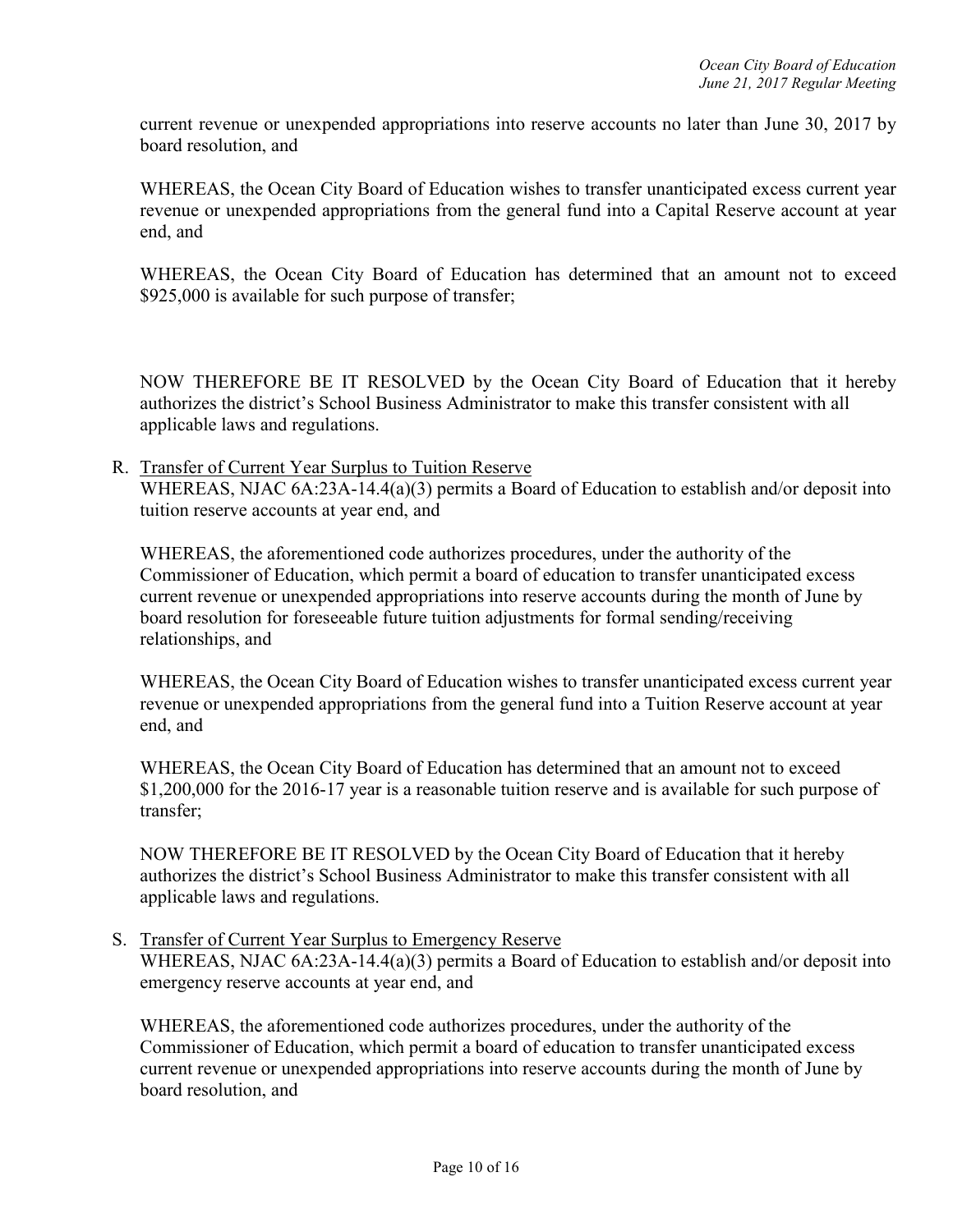WHEREAS, the Ocean City Board of Education wishes to transfer unanticipated excess current year revenue or unexpended appropriations from the general fund into an Emergency Reserve account at year end, and

WHEREAS, the Ocean City Board of Education has determined that an amount not to exceed \$200,000 is available for such purpose of transfer;

NOW THEREFORE BE IT RESOLVED by the Ocean City Board of Education that it hereby authorizes the district's School Business Administrator to make this transfer consistent with all applicable laws and regulations.

### T. Donation

The Board accepts a donation in the amount of \$2,000 from Shore Medical to subsidize the cost of CPR/AED Certification Cards for High School students.

### U. Donation **(Ocean City Representatives Only)**

The Board accepts a donation from the Ocean City PTA for a ShopBot industrial cutter in the amount of \$9,500.

## V. Award **(Ocean City Representatives Only)**  The Board accepts an award from AtlantiCare for the Primary School's AtlantiCare's Turn Your School Wellness into Wealth program in the amount of \$300.

Discussion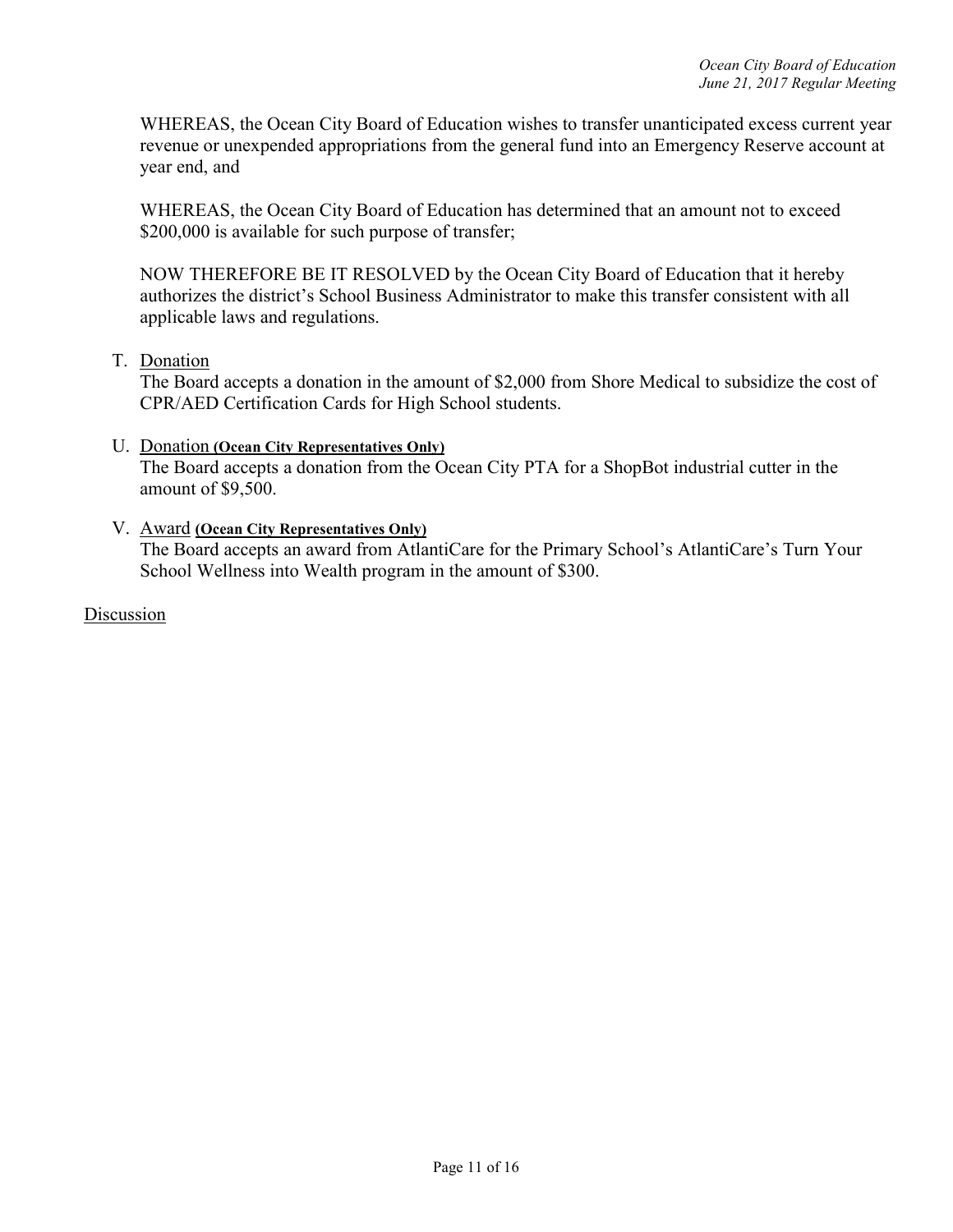- **4. Personnel** (All motions are upon Superintendent's recommendation:)
	- A. Memorandum of Agreement (Attachment #4.A) roll call vote

The Board approves the memorandum of agreement dated May 18, 2017 between the Ocean City Board of Education and the Ocean City Educational Association setting forth the terms and conditions for a successor collective negotiations agreement effective July 1, 2017 through June 30, 2020. Said agreement has been ratified by the OCEA on June 5, 2017.

- B. Substitutes (Attachment #4.B) roll call vote The Board approves the attached criminal history approved/HIB trained substitutes for summer 2017 and the 2017-18 school year.
- C. Homebound Instructors roll call vote The Board approves the following homebound instructors for summer 2017 and the 2017-18 school year:

 Albert Lackman, Teacher of the Handicapped Gina Sakenas, Elementary School Teacher

- D. Tenure District Non-Affiliated Staff roll call vote The Board approves the granting of tenure to Marie Keiluhn, Superintendent's secretary, effective September 8, 2017.
- E. New Employment District Supportive Staff roll call vote The Board approves Frank Sicurella, District special education aide, effective September 1, 2017 through June 30, 2018 at a salary of \$21,270, step 2, 7 hours per day (includes \$600 educational stipend).
- F. New Employment District Supportive Staff roll call vote The Board approves Jason Bourgeois, District special education aide, effective September 1, 2017 through June 30, 2018 at a salary of \$21,068, step 1, 7 hours per day (includes \$600 educational stipend).
- G. New Employment District Supportive Staff roll call vote The Board approves Thomas Marshall, District special education aide, effective September 1, 2017 through June 30, 2018 at a salary of \$21,270, step 2, 7 hours per day (includes \$600 educational stipend).
- H. New Employment High School Certificated Staff (Attachment #4.H) roll call vote The Board approves Ian Keyser, High School biology teacher, effective September 1, 2017 through June 30, 2018 at a salary of \$48,574\*, BA, step 1.
- I. Employment Contract (Attachment #4.I) roll call vote WHEREAS, the Ocean City Board of Education ("Board") desires to maintain Dr. Kathleen Taylor in the position of Superintendent;

WHEREAS, the Board and Dr. Taylor engaged in good faith negotiations for a new employment contract for Dr. Taylor to remain in the position of Superintendent, and that would be effective July 1, 2017 through June 30, 2022;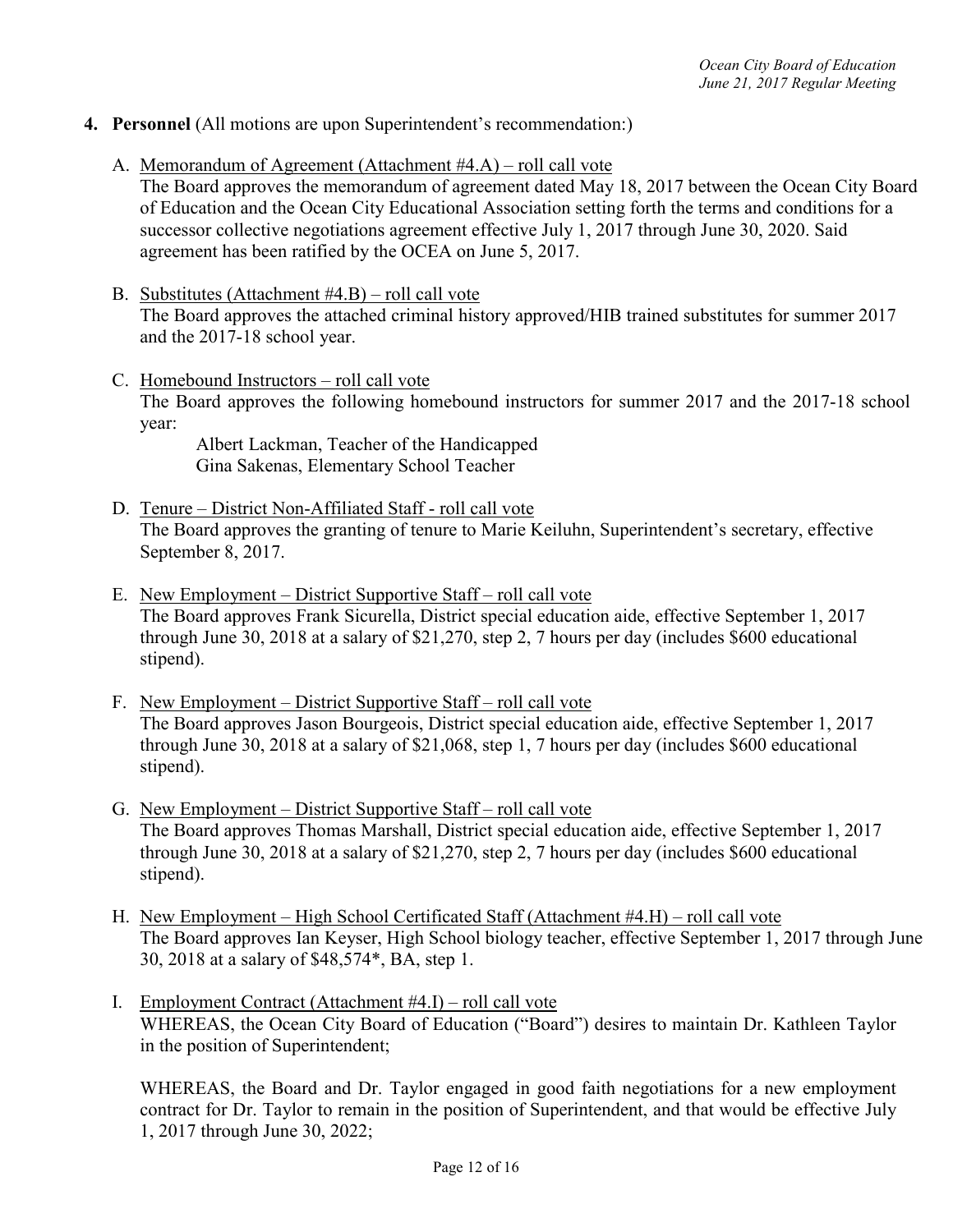WHEREAS, pursuant to N.J.S.A. 18A:7-8(j) and N.J.A.C. 6A:23A-3.1(a), the Board also forwarded the proposed an Employment Contract for Dr. Taylor to continue to serve as the Superintendent to the Interim Executive County Superintendent for Cape May County for approval, and has received written approval and notice from the Interim Executive County Superintendent for Cape May County that it has been determined that the proposed Employment Contract for Dr. Taylor is in compliance with the Fiscal Accountability, Efficiency and Budgeting Regulations;

WHEREAS, the approved new Employment Contract for Dr. Taylor replaces and supersedes all prior Employment Contracts, both expressed and implied, between the parties hereto for the time period of the new Employment Contract, and by approving and signing the approved new Employment Contract both the Board and Dr. Taylor assent to a rescission of any and all prior contracts for the time period of the new Employment Contract, as well as agreement to the terms herein, except as noted and provided for in the approved new Employment Contract for Dr. Taylor;

IT IS HEREBY RESOLVED that the Board approves and adopts the Employment Contract for Dr. Kathleen Taylor to continue to serve as Superintendent, consistent with the terms and conditions set forth therein, and as approved by the Interim Executive County Superintendent for Cape May County, per N.J.S.A. 18A:7-8(j) and N.J.A.C. 6A:23A-3.1(a).

- J. Short-Term Leave Replacement High School Certificated Staff roll call vote The Board approves Regina DiGiambattista, High School short-term leave replacement English teacher, effective September 1, 2017 through on or before November 17, 2017 at a stipend of \$160 per diem.
- K. Transfer of Certificated Staff roll call vote The Board approves the transfer of James Monteleone, from High School special education teacher to Intermediate School special education teacher, effective for the 2017-18 school year, with no change in salary\*.
- L. High School Coaches and Stipends\* for the 2017-18 School Year (Attachment #4.L) roll call vote The Board approves the attached High School coaches and stipends\* for the 2017-18 school year.
- M. High School Co-Curricular Activity/Club Advisors and Stipends\* for the 2017-18 School Year (Attachment #4.M) – roll call vote The Board approves the attached High School co-curricular activity/club advisors and stipends\* for the 2017-18 school year.
- N. High School Team Leaders (Attachment #4.N) roll call vote The Board approves the attached High School team leaders for the 2017-18 school year.
- O. New Job Descriptions (Attachment #4.O) roll call vote The Board approves the following new job descriptions for the 2017-18 school year: Payroll Resource Manager Human Resources Coordinator Bookkeeper / Accounts Payable Clerk
- P. Non-Affiliated Staff and Salaries (Attachment #4.P) roll call vote The Board approves the attached non-affiliated staff and salaries for the 2017-18 school year.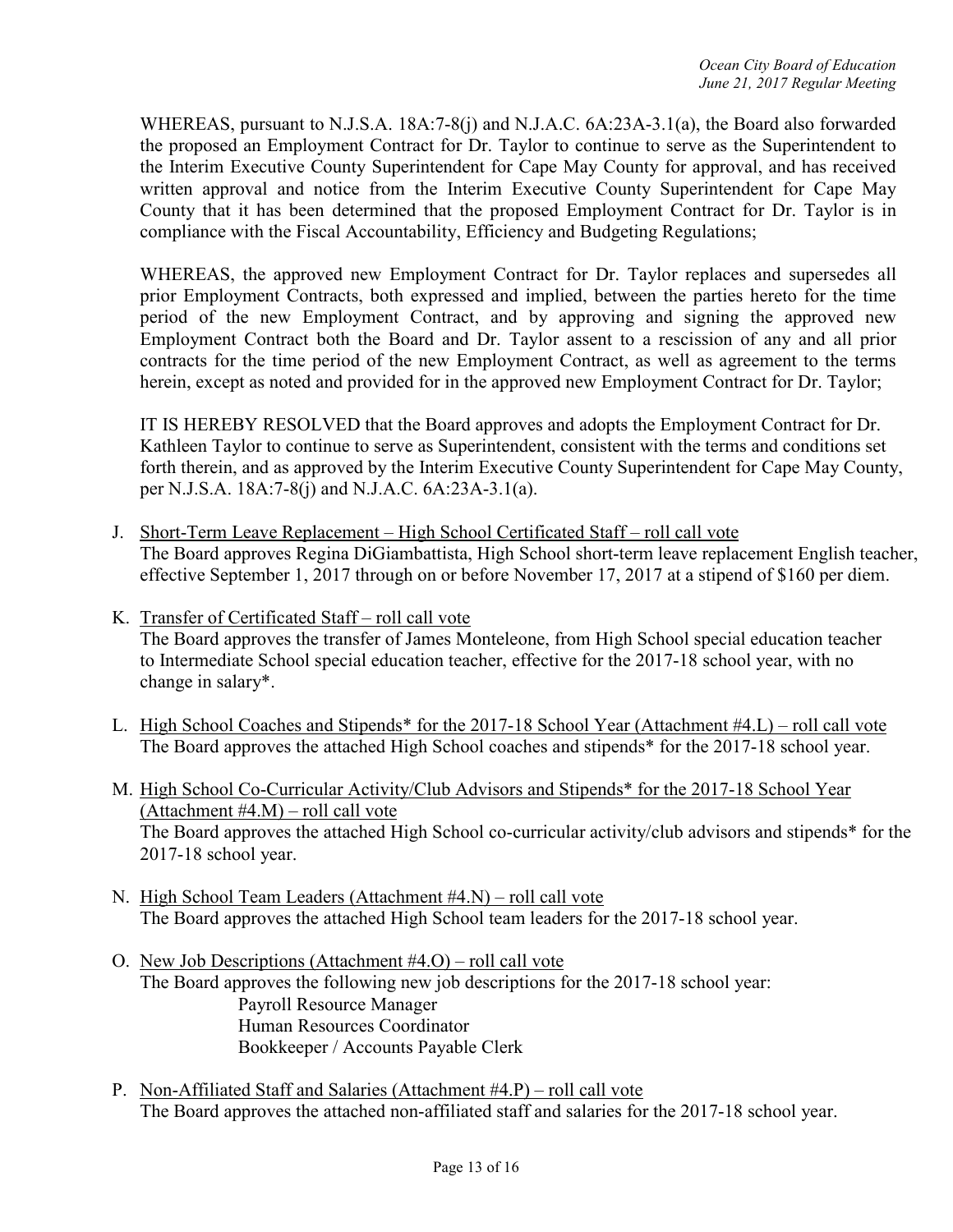Q. Intermediate School Coaches and Stipends\* for the 2017-18 School Year (Attachment #4.Q) – roll call vote (**Ocean City Representatives Only**)

The Board approves the attached Intermediate School coaches and stipends\* for the 2017-18 school year.

- R. Intermediate School Co-Curricular Activity/Club Advisor and Stipend\* for the 2017-18 School Year roll call vote (**Ocean City Representatives Only**) The Board approves Megan Ward, Intermediate School chess club advisor for the 2017-18 school year at \$1,798.00\*.
- S. Administrative Leave Intermediate School Certified Staff **(Ocean City Representatives Only)** The Board approves employee #0980, on an administrative leave, effective June 15, 2017.
- T. Tenure Primary School Administrative Staff roll call vote **(Ocean City Representatives Only)** The Board approves the granting of tenure to Cathleen Smith, Primary School Principal, effective October 2, 2017.
- U. Leave of Absence Primary School Certificated Staff (Attachment #4.W) roll call vote (**Ocean City Representatives Only**)

The Board approves employee #2940, a paid leave of absence, effective September 1, 2017 through October 16, 2017 and an unpaid FMLA/NJFLA leave of absence, effective October 17, 2017 through January 1, 2018, with an expected return date of January 2, 2017.

\*pending approved agreement

- **Discussion**
- Negotiations Committee Report Mr. Bauer, Chairperson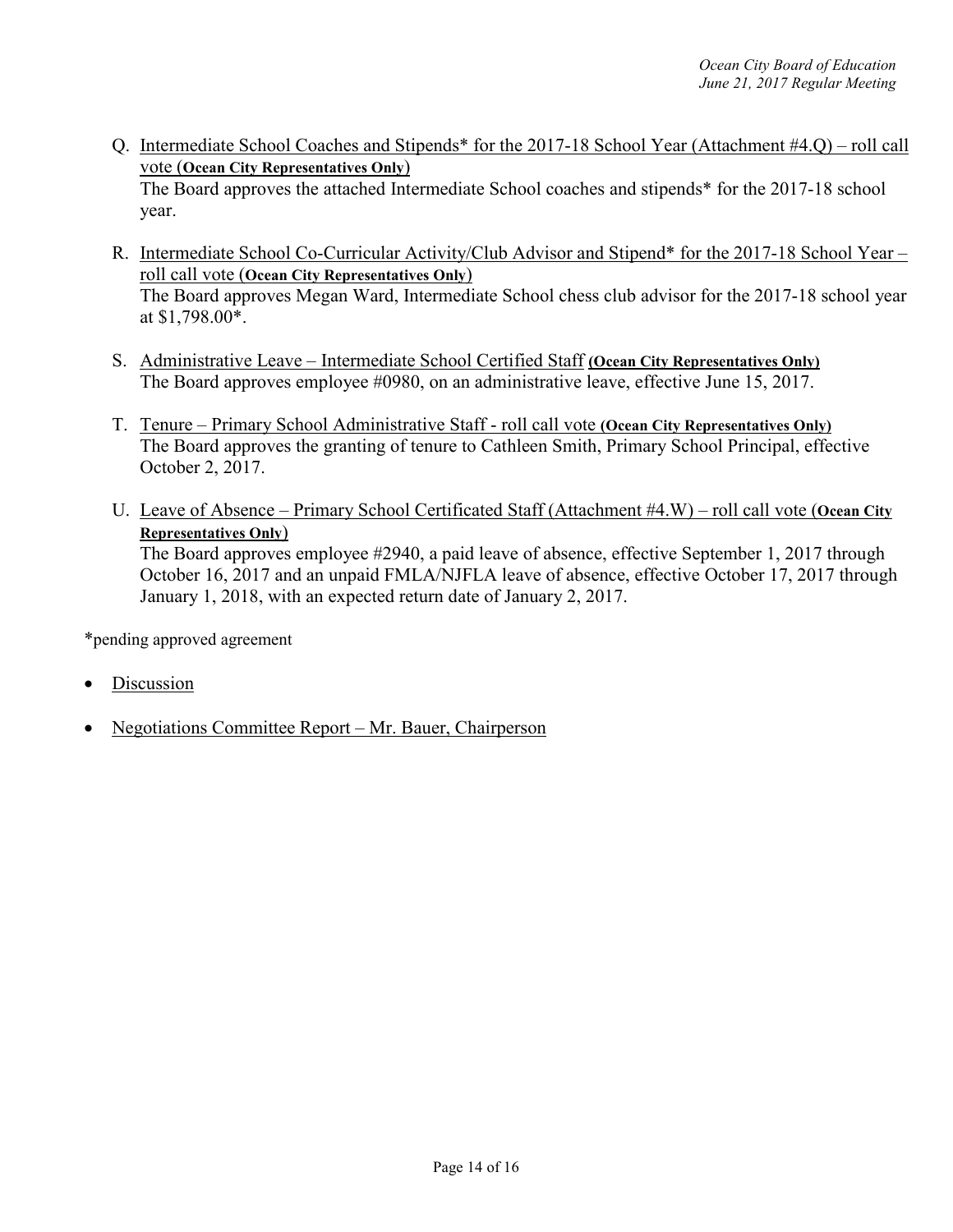# **5. Policy**

A. Policies –  $2<sup>nd</sup>$  Reading (Attachment #5.A)

The Board approves the following replacements, additions and/or deletions to the Board Policy and/or Regulation Manuals.

| New Policy<br>7164                        | Sustainability in Schools                             |
|-------------------------------------------|-------------------------------------------------------|
| <b>Revised Policies</b><br>2464<br>2622   | Gifted and Talented<br><b>Student Assessment</b>      |
| <b>Abolished Policies</b><br>2320<br>5465 | <b>Independent Study Programs</b><br>Early Graduation |

B. Policies –  $1<sup>st</sup>$  Reading (Attachment #5.B) The Board approves the following replacements, additions and/or deletions to the Board Policy and/or Regulation Manuals.

New Policy 7424 Bed Bugs

New Regulation 7424 Bed Bugs

- Discussion
- Policy Committee Report Mrs. Prettyman, Chairperson